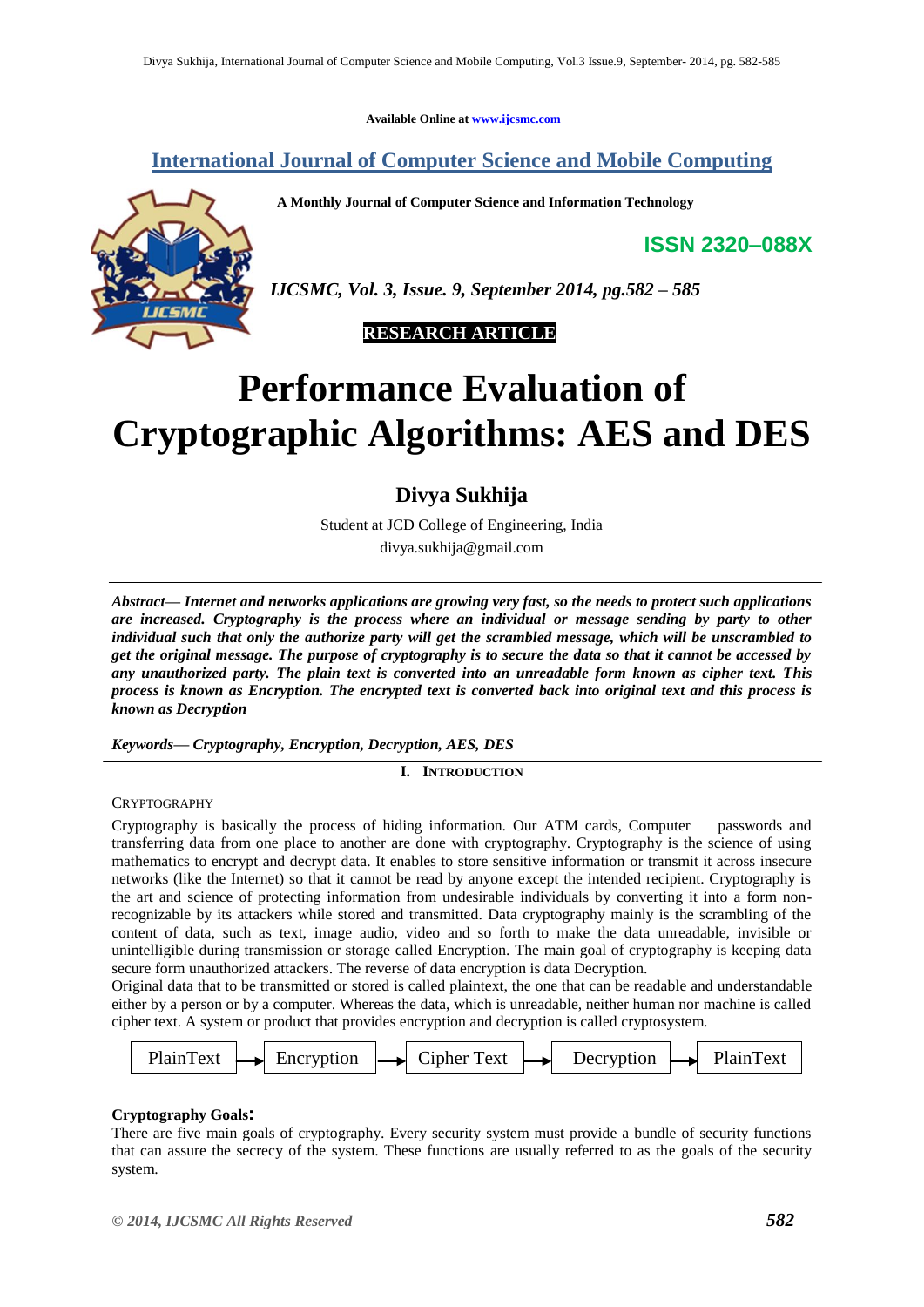These goals can be listed under the following five main categories:

- **Authentication:** The process of proving one's identity. This means that before sending and receiving data using the system, the receiver and sender identity should be verified.
- **Privacy/confidentiality:** Ensuring that no one can read the message except the intended receiver. Usually this function is how most people identify a secure system. It means that only the authenticated people are able to interpret the message content and no one else.
- **Integrity:** Assuring the receiver that the received message has not been altered in any way from the original. The basic form of integrity is packet check sum in IPv4 packets.
- **Non-repudiation:** A mechanism to prove that the sender really sent this message. Means that neither the sender nor the receiver can falsely deny that they have sent a certain message.
- **Service Reliability and Availability:** Since secure systems usually get attacked by intruders, which may affect their availability and type of service to their users. Such systems provide a way to grant their users the quality of service they expect.

#### **II. DATA ENCRYPTION STANDARD (DES)**

## **Brief History of DES:**

DES (and most of the other major symmetric ciphers) is based on a cipher known as the **Feistel block cipher**. This was a block cipher developed by the IBM cryptography researcher Horst Feistel in the early 70's. It consists of a number of rounds where each round contains bit-shuffling, non-linear substitutions (S-boxes) and exclusive OR operations. Most symmetric encryption schemes today are based on this structure (known as a **feistel network**).As with most encryption schemes; DES expects two inputs - the plaintext to be encrypted and the secret key. The manner in which the plaintext is accepted, and the key arrangement used for encryption and decryption, both determine the type of cipher it is. DES is therefore a symmetric, 64 bit **block cipher** as it uses the same key for both encryption and decryption and only operates on 64 bit blocks of data at a time5 (be they plain text or cipher text). The key size used is 56 bits, however a 64 bit (or eight-byte) key is actually input. The least significant bit of each byte is either used for parity (odd for DES) or set arbitrarily and does not increase the security in any way. All blocks are numbered from left to right which makes the eight bit of each byte the parity bit. Once a plain-text message is received to be encrypted, it is arranged into 64 bit blocks required for input. If the number of bits in the message is not evenly divisible by 64, then the last block will be padded. Multiple permutations and substitutions are incorporated throughout in order to increase the difficulty of performing a cryptanalysis on the cipher.

#### **III.ADVANCED ENCRYPTION STANDARD (AES)**

It is a symmetric key encryption standard adopted by the in US government in 2001. It was designed by Vincent Rijmen and Joan Daemena in 1998 later inspected by National Institute of Standards and Technology (NIST) as U.S. FIPS in November, 2001. Various security checks had been performed in the procedure and AES was declared the best encryption standard out of 12 participated standards and the use of AES becomes effective in May, 2002. It has 3 different key sizes: 128, 192 and 256 bits used for the encryption of the 128 bit block size data. It includes three different default rounds depending upon the key length i.e. 10 for a 128 bit key size, 12 for a 192 bit key size and 14 for a 256 bit key size.

The algorithm is designed to use keys of length 128, 192 or 256. It works on one block of 128 bits at a time, producing 128 bits of cipher text. There are 10 rounds, after an initial XOR'ing (bitwise addition mod 2) with the original key (assuming a key length of 128). These rounds, except for the last, consist of 4 steps (layers), called Byte Sub, Shift Row, Mix Column and Add Round Key. In the 10th round the Mix Column step is omitted. The 128 bit input is divided into 16 bytes of 8 bits apiece. These are arranged in a  $4 \times 4$  matrix. The Shift Row and Mix Column steps operate on this matrix while the Byte Sub and Add Round Key steps just operate on the bytes.

The steps followed in AES are:

- **Sub Bytes()**
- **Shift Rows()**
- **Mix Columns()**
- **AddRoundKey()**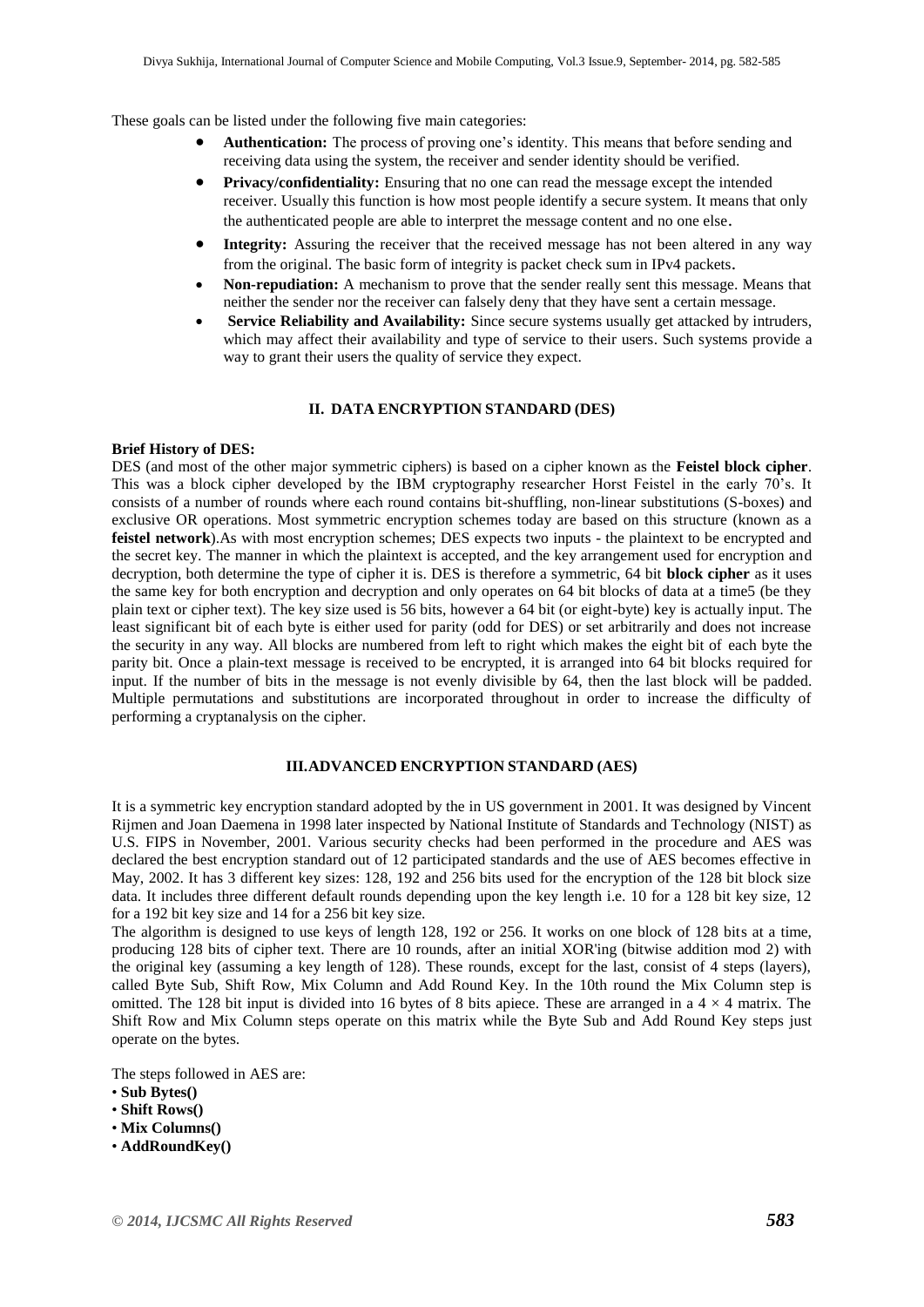## **STRENGTH AND WEAKNESS:**

#### **Advanced Encryption Standard (AES):**

- AES is highly efficient, secure and it is not complex.
- It needs more processing.
- It requires more rounds of communication as compared to DES.

## **Data Encryption Standard (DES):**

- DES has been around a long time since1978. and has been studied to death.even now no real weakness have been found.
- The most efficient attack is still brute force.The 56 bit key size is the biggest defect.
- Hardware implementations of DES are very fast; DES was not designed for software and hence runs relatively slowly.

# **IV.TOOLS USED**

### **CRYPTOOL 1.4.31 :**

- Freeware program with graphical user interface.
- Cryptographic methods can be applied and analyzed.
- Comprehensive online help (understandable without deeper cryptography knowledge).
- Contains nearly all state‐of‐the‐art cryptography functions.
- Easy entry into modern and classical cryptography.
- Not a *"*hacker tool*"*.

## **Why CrypTool?**

- Origin in awareness initiative of a financial institute.
- Developed in close cooperation with universities.
- Improvement of university education and in-firm training.

### **Target group**

- Core group: Students of computer science, business computing and mathematics.
- But also for: computer users, application developers, employees.
- Prerequisite: PC knowledge.
- Preferable: Interest in mathematics and/or programming.

#### **Description:**

Modern communication requires secure encryption methods. Today, an exorbitant amount of information is transmitted via the internet. Millions of people use websites for their banking activities causing the transmission of sensible data via networks where the precise routing of data is not always known and data may be manipulated or stolen. Further examples of daily usage of data encryption are mobile phones and wireless networks. In the past, somebody who wanted to encrypt data had to deal directly with the process and was therefore aware of the process. Today, however, this process runs usually fully automated in the background, so that the user does not perceive it. Nevertheless uneducated users may easily fail to use these mechanisms in a secure manner.

# **V. CONCLUSION**

In this paper we have compared cryptographic algorithms AES and DES by using the tool **CRYPTOOL 1.4.31 .**The comparison is done by using the parameters Binary Histogram, Autocorrelation and Floating Frequency. Based upon these parameters it is concluded that AES is better than DES.